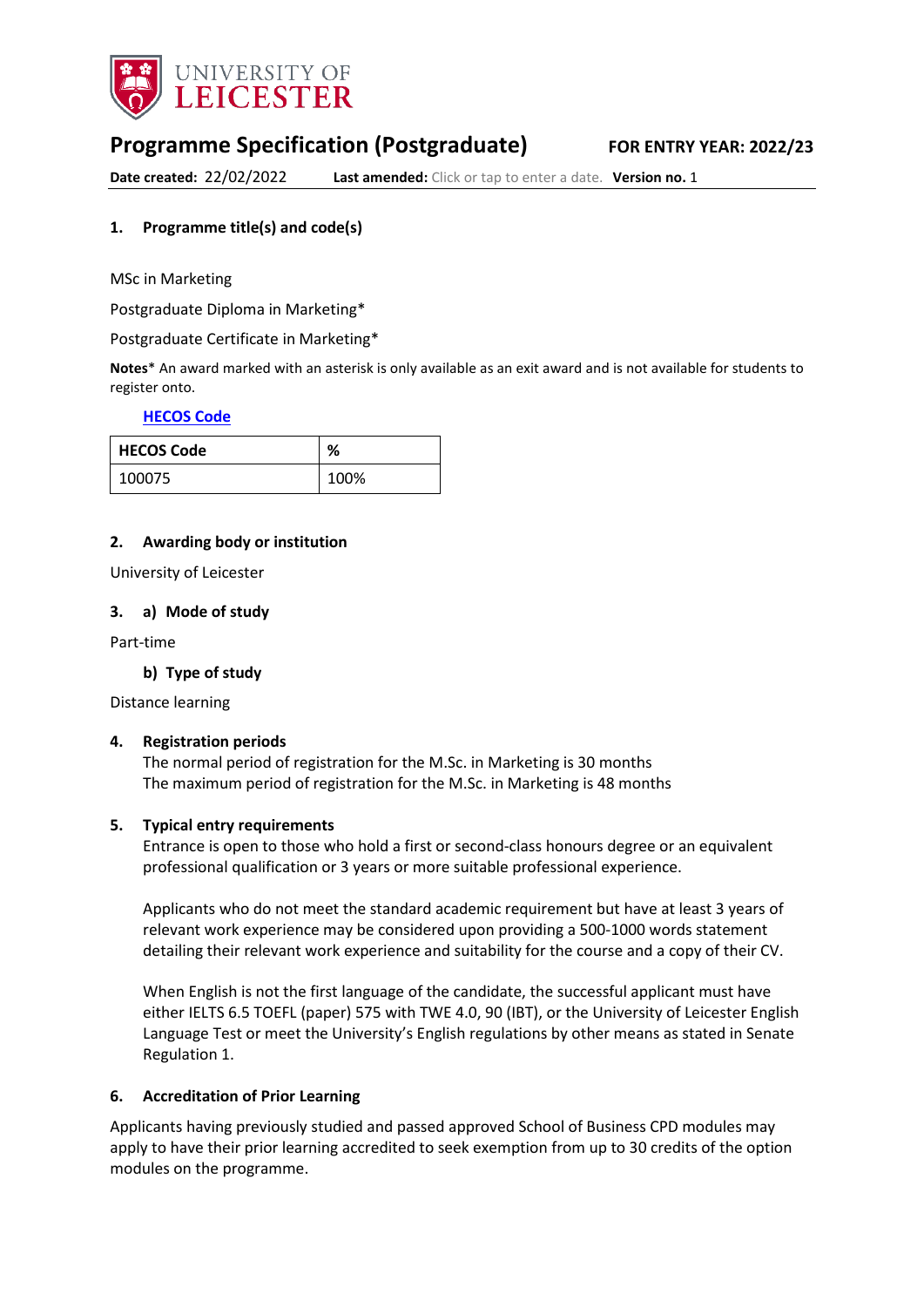Hong Kong Space applicants to the distance learning MSc in Marketing programme with the Postgraduate Diploma in Marketing may apply to have their prior learning accredited to seek exemption from the modules.

### **7. Programme aims**

The MSc in Marketing FL course is a specialist career entry programme which aims to:

- 1. Give course members a thorough grasp of the main principles and techniques of marketing Management within international and sustainable contexts. This includes assessing the advantages, limitations and typical applications of each major method or technique.
- 2. Expose course members to the current debates in the marketing literature and to make them aware that there is no "quick fix" to marketing problems but rather that there are a range of issues and perspectives.
- 3. Promote an appreciation of the role of information within a knowledge-based economy. This will include an identification of approaches to data generation, data manipulation, data assessment, analysis and dissemination in marketing research.
- 4. Encourage in course members the need for critical analysis and evaluation of marketing theories by covering the economic, political, ethical, social and technical environment within which marketing managers work.
- 5. Give course members an analytical appreciation of business-to-business, services and international context of marketing management.
- 6. Provide students with opportunities to develop a variety of transferable skills relevant to the needs of a range of employers including written and oral communication skills, critical analysis, and appraisal of evidence, time management and problem-solving.
- 7. Equip students with the necessary skills to undertake independent research work in the broad area of marketing management, as evidenced in the successful completion of Dissertation.

### **8. Reference points used to inform the programme specification**

- QAA Benchmarking Statement
- Framework for Higher Education Qualifications (FHEQ)
- UK Quality Code for Higher Education
- [University Education Strategy](https://uniofleicester.sharepoint.com/sites/staff/strategy/the-strategic-plan/SitePages/Research-inspired-Education.aspx?OR=Teams-HL&CT=1645542020275&sourceId=¶ms=%7B%22AppName%22%3A%22Teams-Desktop%22%2C%22AppVersion%22%3A%2227%2F22010300409%22%7D)
- [University Assessment Strategy](https://www2.le.ac.uk/offices/sas2/quality/learnteach)
- University of Leicester Periodic Developmental Review Report
- External Examiners' reports (annual)
- United Nations Education for Sustainable Development Goals
- Student Destinations Data

### **9. Programme Outcomes**

Unless otherwise stated, programme outcomes apply to all awards specified in [1.](#page-0-0) Programme title(s).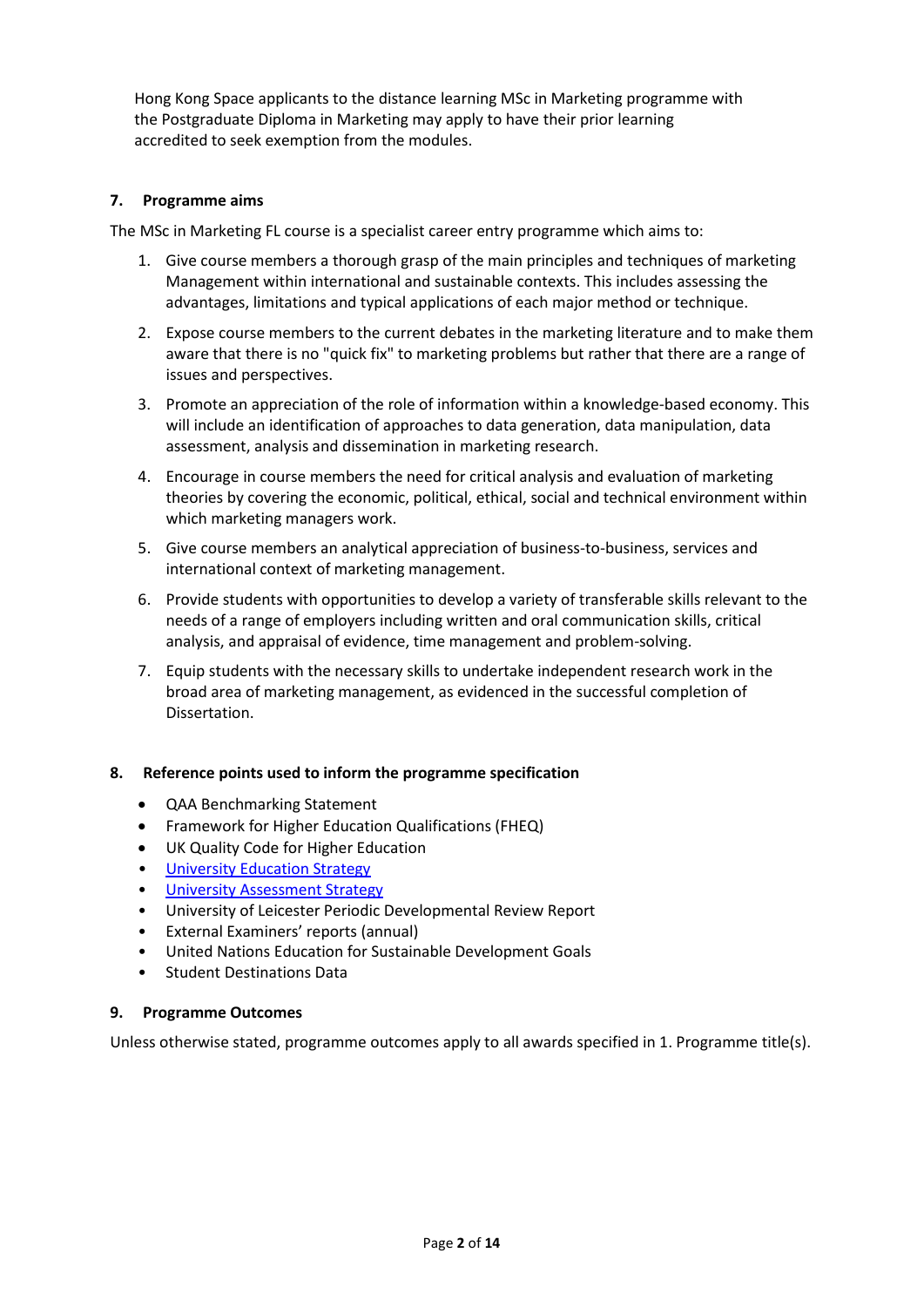## **Discipline specific knowledge and competencies**

## i) Knowledge

| <b>Intended Learning</b><br><b>Outcomes</b>                                                                                                                                                                                                                                                                                                                                                | <b>Teaching and Learning Methods</b>                                                                                | <b>How Demonstrated?</b>                                                                                                                                             |
|--------------------------------------------------------------------------------------------------------------------------------------------------------------------------------------------------------------------------------------------------------------------------------------------------------------------------------------------------------------------------------------------|---------------------------------------------------------------------------------------------------------------------|----------------------------------------------------------------------------------------------------------------------------------------------------------------------|
| <b>Certificate</b>                                                                                                                                                                                                                                                                                                                                                                         | <b>Certificate</b>                                                                                                  | <b>Certificate</b>                                                                                                                                                   |
| Graduates should possess a<br>sound knowledge of the key<br>principles and practices in i)<br>Marketing management and<br>ii) Market Research.<br>Graduates should<br>demonstrate ability to<br>critique and comprehend<br>theories in (i) Consumers,<br><b>Brands and Communications</b><br>and (ii) Research Methods<br>for Marketing and (iii)<br>Marketing Strategy for<br>Innovation. | Seminars, directed reading,<br>guided independent study,<br>assignment feedback: formative<br>and summative         | Essay assignments (formative and<br>summative), written<br>examinations                                                                                              |
| <b>Diploma</b>                                                                                                                                                                                                                                                                                                                                                                             | <b>Diploma</b>                                                                                                      | <b>Diploma</b>                                                                                                                                                       |
| In addition to the above,<br>graduates should possess a<br>sound knowledge of the<br>theories and their<br>application in areas of (i)<br>Consumers, Brands and<br>Communications and (ii)<br><b>Research Methods for</b><br>Marketing and (iii) Marketing<br>Strategy for Innovation.                                                                                                     | As above                                                                                                            | As above                                                                                                                                                             |
| <b>Masters</b>                                                                                                                                                                                                                                                                                                                                                                             | <b>Masters</b>                                                                                                      | <b>Masters</b>                                                                                                                                                       |
| In addition to the above<br>students should possess<br>knowledge of quantitative<br>and qualitative methods and<br>methodologies used to<br>research marketing<br>management.                                                                                                                                                                                                              | In addition to the above:<br>completion of an independent<br>research project culminating in a<br>extended project. | In addition to the above: research<br>proposal; Dissertation (e.g. in<br>Principles of Marketing and<br>Marketing Strategy and<br>Innovation) and individual essays. |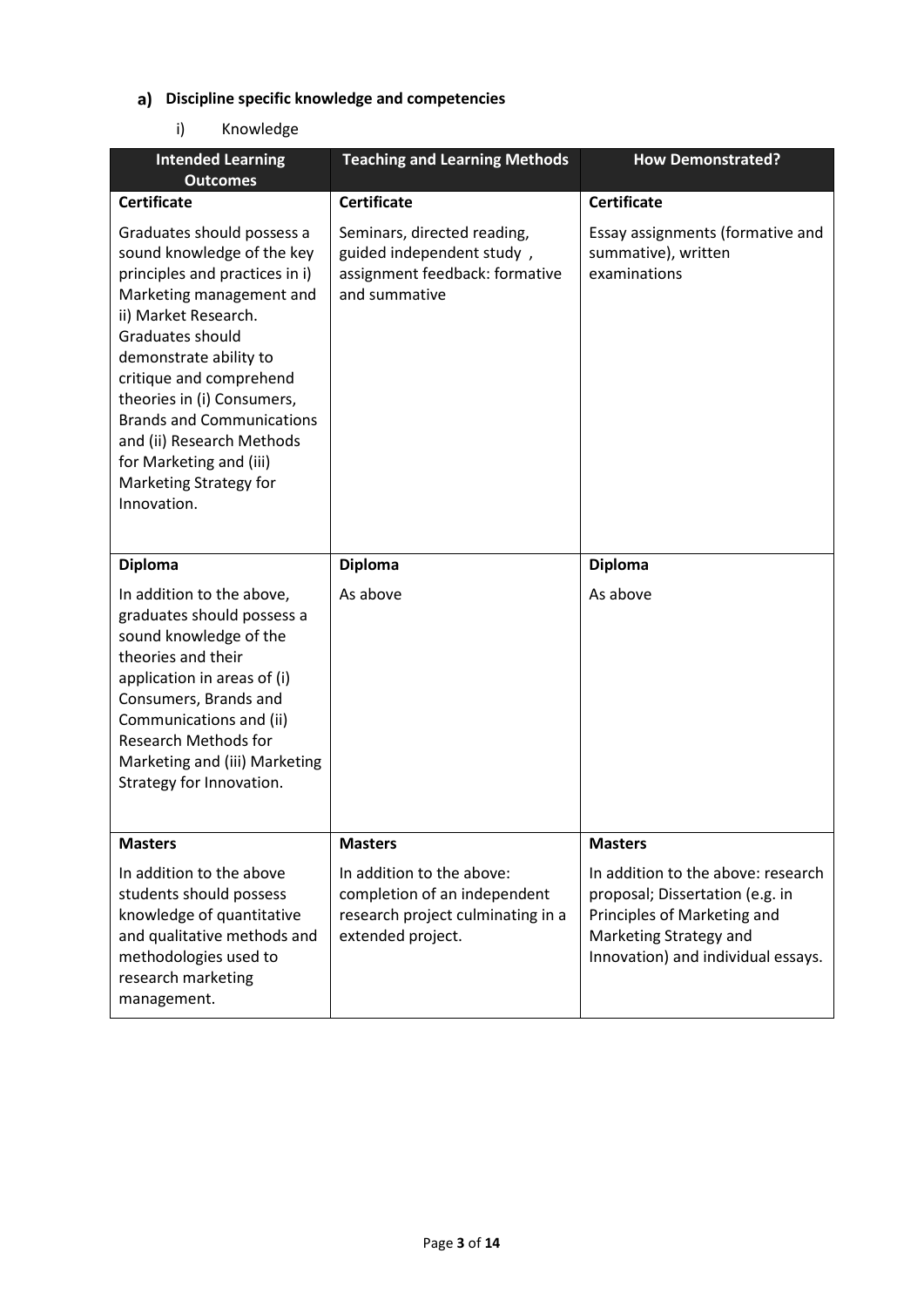ii) Concepts

| <b>Intended Learning</b><br><b>Outcomes</b>                                                                                                                                                                                                                                                                                                                                                                                                                                                                                                                        | <b>Teaching and Learning Methods</b>                                                                                         | <b>How Demonstrated?</b>                                                |
|--------------------------------------------------------------------------------------------------------------------------------------------------------------------------------------------------------------------------------------------------------------------------------------------------------------------------------------------------------------------------------------------------------------------------------------------------------------------------------------------------------------------------------------------------------------------|------------------------------------------------------------------------------------------------------------------------------|-------------------------------------------------------------------------|
| <b>Certificate</b>                                                                                                                                                                                                                                                                                                                                                                                                                                                                                                                                                 | <b>Certificate</b>                                                                                                           | <b>Certificate</b>                                                      |
| Graduates should be able to<br>comprehend and critique<br>core marketing concepts<br>such as: the marketing mix,<br>segmentation, targeting and<br>positioning; qualitative and<br>quantitative market research<br>and key Consumer Behaviour<br>models and frameworks.                                                                                                                                                                                                                                                                                            | Seminars, directed reading,<br>guided independent study<br>private-study, assignment<br>feedback: formative and<br>summative | Essay assignments (formative and<br>summative), written<br>examinations |
| In addition, graduates should<br>also be able to demonstrate<br>evidence of wider reading<br>and critical appraisal of<br>Marketing Theory.                                                                                                                                                                                                                                                                                                                                                                                                                        |                                                                                                                              |                                                                         |
| <b>Diploma</b>                                                                                                                                                                                                                                                                                                                                                                                                                                                                                                                                                     | <b>Diploma</b>                                                                                                               | <b>Diploma</b>                                                          |
| In addition to the above,<br>graduates should be able to<br>explain and critique core<br>concepts in Consumers,<br><b>Brands and Communications</b><br>as well as Marketing Strategy<br>and Innovation.                                                                                                                                                                                                                                                                                                                                                            | As above                                                                                                                     | As above                                                                |
| <b>Masters</b>                                                                                                                                                                                                                                                                                                                                                                                                                                                                                                                                                     | <b>Masters</b>                                                                                                               | <b>Masters</b>                                                          |
| In addition to both of the<br>above, graduates should be<br>able to explain and critique<br>core concepts in research<br>methodology underpinning<br>the social sciences. This<br>includes differentiating<br>between positivism and<br>interpretivism; discussing the<br>differences between<br>probability and non-<br>probability sampling; making<br>informed comparisons<br>between parametric and<br>non-parametric statistical<br>tests and defending the<br>choices, assumptions and<br>difficulties involved in<br>carrying out this type of<br>research. | In addition to the above: the<br>Dissertation supervision process<br>(1-to-1), independent research                          | In addition to the above the<br>research proposal and<br>Dissertation   |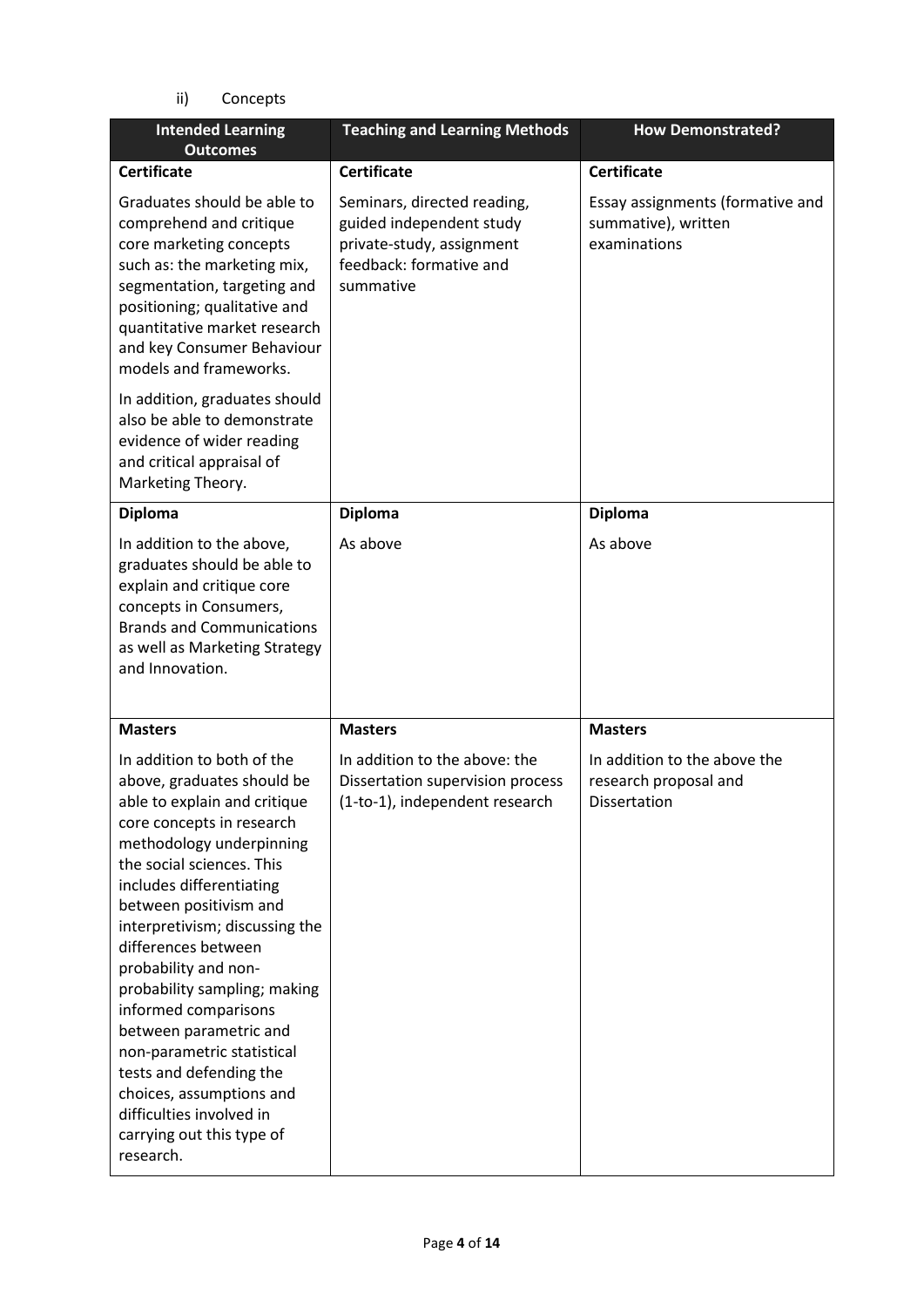iii) Techniques

| <b>Intended Learning</b><br><b>Outcomes</b>                                                                                                                                                                                                                                                                                                                                                                                                                                                                                            | <b>Teaching and Learning Methods</b>                                                                                                                                                    | <b>How Demonstrated?</b>                                                |
|----------------------------------------------------------------------------------------------------------------------------------------------------------------------------------------------------------------------------------------------------------------------------------------------------------------------------------------------------------------------------------------------------------------------------------------------------------------------------------------------------------------------------------------|-----------------------------------------------------------------------------------------------------------------------------------------------------------------------------------------|-------------------------------------------------------------------------|
| <b>Certificate and Diploma</b>                                                                                                                                                                                                                                                                                                                                                                                                                                                                                                         | <b>Certificate and Diploma</b>                                                                                                                                                          | <b>Certificate and Diploma</b>                                          |
| Be able to demonstrate<br>knowledge of key theories<br>and concepts; be able to<br>select relevant material from<br>academic readings and<br>demonstrate familiarity with<br>the conventions of academic<br>writing and associated<br>bibliographic techniques.                                                                                                                                                                                                                                                                        | Assignment feedback: formative<br>and summative; directed<br>reading, guided independent<br>study independent study,<br>seminars                                                        | Essay assignments (formative and<br>summative), written<br>examinations |
| <b>Masters</b>                                                                                                                                                                                                                                                                                                                                                                                                                                                                                                                         | <b>Masters</b>                                                                                                                                                                          | <b>Masters</b>                                                          |
| In addition to the above,<br>graduates should be able to<br>demonstrate mastery of a<br>range of methodological<br>tools used to investigate<br>topics in marketing<br>management (including,<br>interviews, questionnaires,<br>focus groups, ethnographic<br>research). Graduates should<br>be able to differentiate the<br>conditions when either<br>qualitative or quantitative<br>data analysis should be used<br>and/or be able to identify<br>the conditions under which it<br>is appropriate to combine<br>different techniques | In addition to the above: the<br>Dissertation supervision process<br>(1-to-1), independent research,<br>and seminars designed to<br>support the preparation of the<br>research proposal | In addition to the above the<br>research proposal and<br>Dissertation   |

iv) Critical analysis

| <b>Intended Learning</b><br><b>Outcomes</b>                                                                                                     | <b>Teaching and Learning Methods</b>                                                                                                                                     | <b>How Demonstrated?</b>                                                                                  |
|-------------------------------------------------------------------------------------------------------------------------------------------------|--------------------------------------------------------------------------------------------------------------------------------------------------------------------------|-----------------------------------------------------------------------------------------------------------|
| Certificate, Diploma,<br><b>Masters</b><br>Ability to identify and apply<br>relevant concepts and<br>techniques with<br>independence and rigour | <b>Certificate and Diploma</b><br>Seminars, assignment feedback:<br>formative and summative;<br>directed reading, guided<br>independent study private-study,<br>seminars | <b>Certificate and Diploma</b><br>Essay assignments (formative and<br>summative), written<br>examinations |
|                                                                                                                                                 | <b>Masters</b><br>In addition to the above: the<br>Dissertation supervision process<br>(1-to-1), independent research                                                    | <b>Masters</b><br>In addition to the above the<br>research proposal and<br><b>Dissertation</b>            |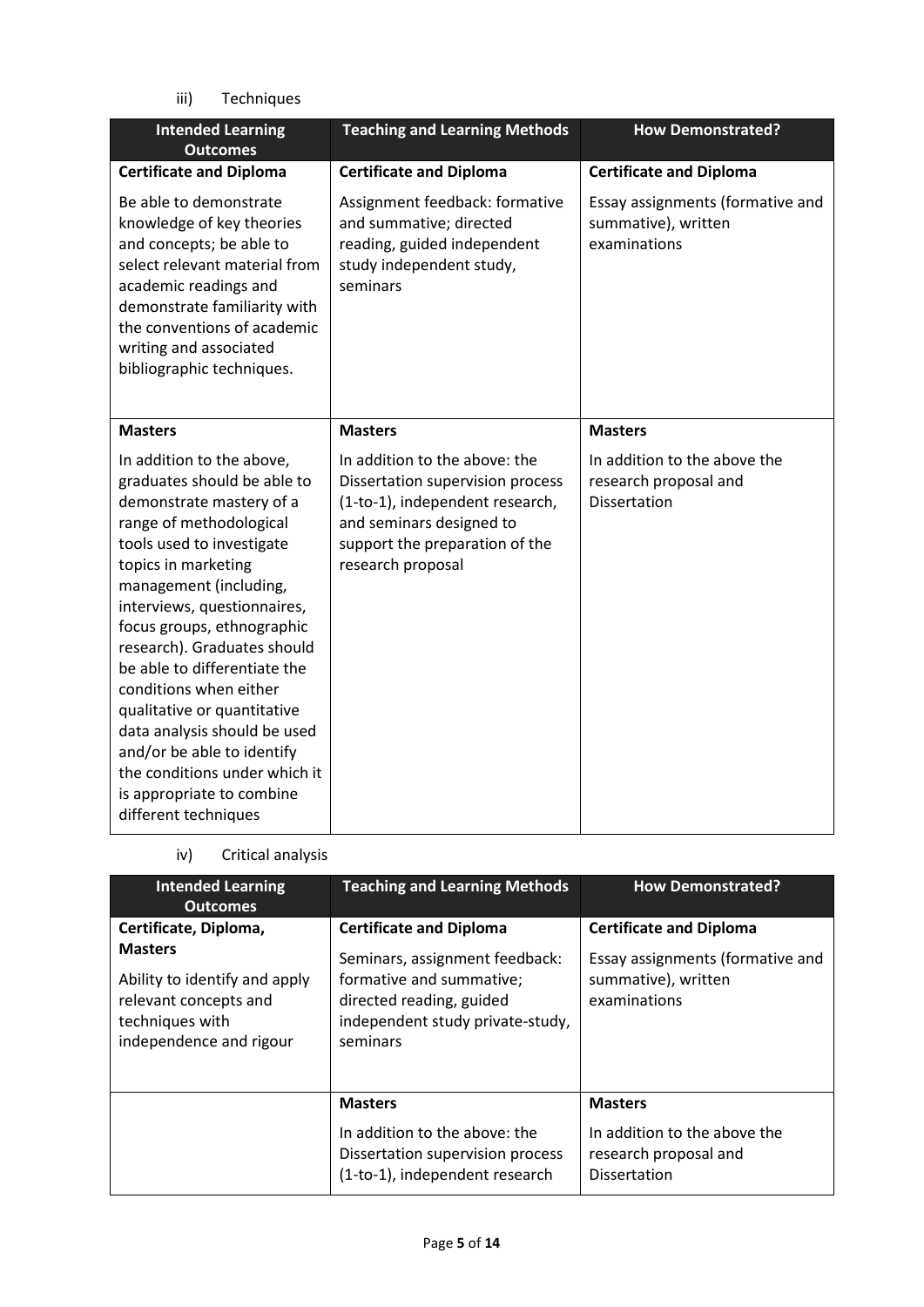v) Presentation

| <b>Intended Learning</b><br><b>Outcomes</b>                                                                                                                                                         | <b>Teaching and Learning Methods</b>                                                                            | <b>How Demonstrated?</b>                                                                                              |
|-----------------------------------------------------------------------------------------------------------------------------------------------------------------------------------------------------|-----------------------------------------------------------------------------------------------------------------|-----------------------------------------------------------------------------------------------------------------------|
| <b>Certificate and Diploma</b>                                                                                                                                                                      | <b>Certificate and Diploma</b>                                                                                  | <b>Certificate and Diploma</b>                                                                                        |
| To differentiate between<br>relevant and non-relevant<br>material; professional and<br>academic writing, to write up<br>and deliver written work to a<br>professional standard.                     | Assignment feedback: formative<br>and summative; directed<br>reading, guided independent<br>study and seminars. | Essay assignments (formative and<br>summative), practical reports<br>(e.g. Market Research), written<br>examinations. |
| <b>Masters</b>                                                                                                                                                                                      | <b>Masters</b>                                                                                                  | <b>Masters</b>                                                                                                        |
| In addition to the above, to<br>arrange research material in<br>a manner appropriate to the<br>medium that is to be<br>assessed (i.e. professional<br>report, research proposal or<br>Dissertation) | In addition to the above: the<br>Dissertation supervision process<br>(1-to-1), independent research             | In addition to the above the<br>research proposal and<br>Dissertation                                                 |

## vi) Appraisal of evidence

| <b>Intended Learning</b><br><b>Outcomes</b>                                                                                                                                                          | <b>Teaching and Learning Methods</b>                                                                         | <b>How Demonstrated?</b>                                                   |
|------------------------------------------------------------------------------------------------------------------------------------------------------------------------------------------------------|--------------------------------------------------------------------------------------------------------------|----------------------------------------------------------------------------|
| <b>Certificate and Diploma</b>                                                                                                                                                                       | <b>Certificate and Diploma</b>                                                                               | <b>Certificate and Diploma</b>                                             |
| Ability to assess the<br>relevance and quality of a<br>range of primary sources and<br>secondary literature. Ability<br>to analyse a variety of<br>complex marketing and<br>consumer research ideas. | Seminars, assignment feedback:<br>formative and summative;<br>directed reading, guided<br>independent study. | Essay assignments (formative and<br>summative), written<br>examinations    |
| <b>Masters</b>                                                                                                                                                                                       | <b>Masters</b>                                                                                               | <b>Masters</b>                                                             |
| In addition to the above,<br>demonstrate an independent<br>level of inquiry at an<br>advanced level                                                                                                  | In addition to the above: the<br>Dissertation supervision process<br>(1-to-1), independent research          | In addition to the above the<br>research proposal and extended<br>project. |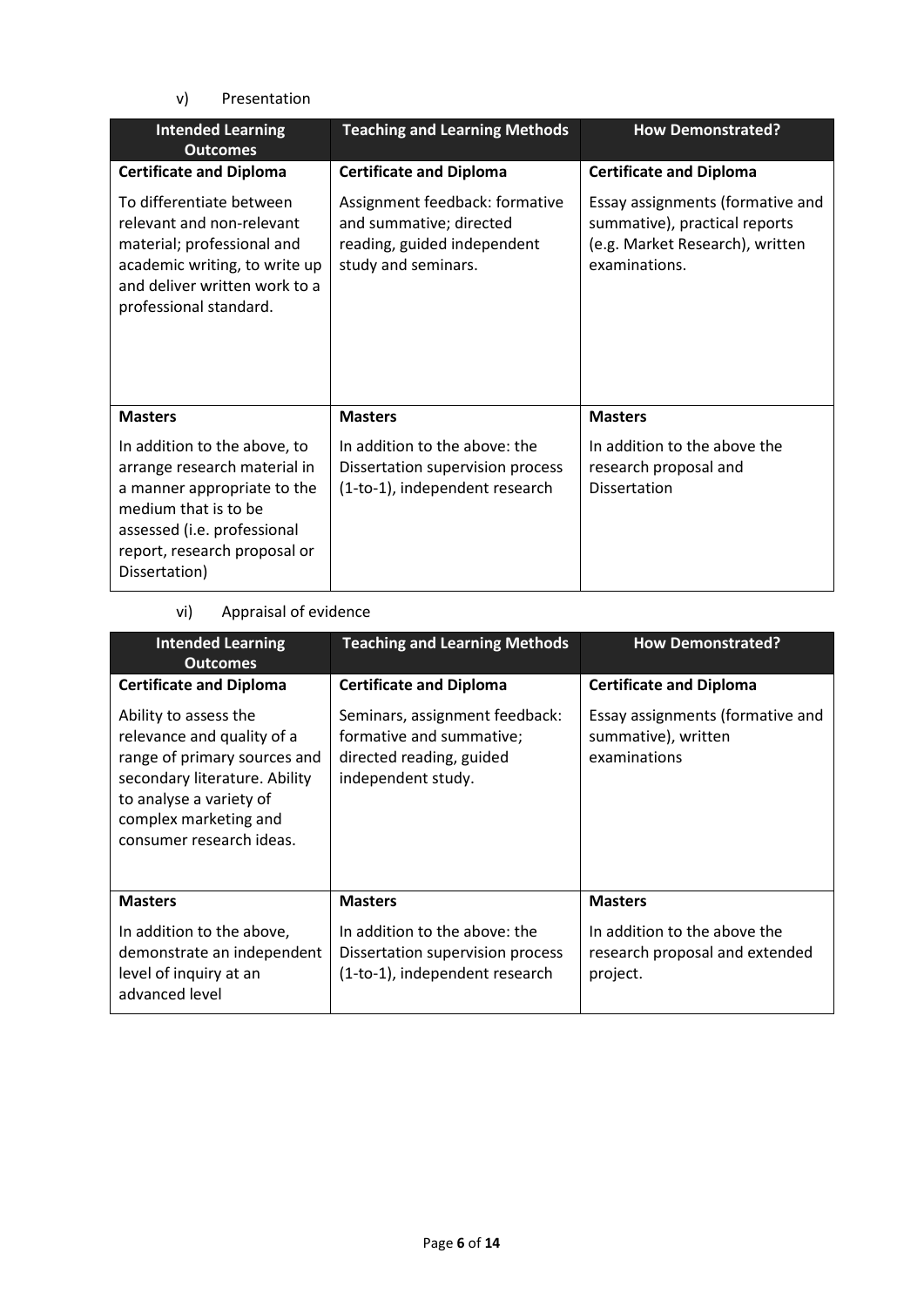## **b)** Transferable skills

i) Research skills

| <b>Intended Learning</b><br><b>Outcomes</b>                                                                                                                                                                                                                                                                                                                                                         | <b>Teaching and Learning Methods</b>                                                                         | <b>How Demonstrated?</b>                                                   |
|-----------------------------------------------------------------------------------------------------------------------------------------------------------------------------------------------------------------------------------------------------------------------------------------------------------------------------------------------------------------------------------------------------|--------------------------------------------------------------------------------------------------------------|----------------------------------------------------------------------------|
| <b>Certificate and Diploma</b>                                                                                                                                                                                                                                                                                                                                                                      | <b>Certificate and Diploma</b>                                                                               | <b>Certificate and Diploma</b>                                             |
| Ability to locate, select and<br>organise relevant evidence<br>for essays; demonstrate an<br>ability to produce logically<br>structured, focused and<br>clearly written essays and<br>market research reports.                                                                                                                                                                                      | Seminars, assignment feedback:<br>formative and summative;<br>directed reading, guided<br>independent study. | Essay assignments (formative and<br>summative), practical reports.         |
| <b>Masters</b>                                                                                                                                                                                                                                                                                                                                                                                      | <b>Masters</b>                                                                                               | <b>Masters</b>                                                             |
| In addition to the above,<br>plan research projects based<br>on focused research<br>questions, conduct<br>significant background<br>research and literature<br>surveys, collect and analyse<br>data which is relevant to<br>research questions, report<br>on findings demonstrating an<br>ability to critique the data<br>from competing viewpoints,<br>construct an informed<br>critical argument. | In addition to the above: the<br>Dissertation supervision process<br>(1-to-1) and independent<br>research.   | In addition to the above the<br>research proposal and extended<br>project. |

### ii) Communication skills

| <b>Intended Learning</b><br><b>Outcomes</b>                                                                                                                                                                                                                               | <b>Teaching and Learning Methods</b>                                                      | <b>How Demonstrated?</b>                                                                                                                                                                                                                                                 |
|---------------------------------------------------------------------------------------------------------------------------------------------------------------------------------------------------------------------------------------------------------------------------|-------------------------------------------------------------------------------------------|--------------------------------------------------------------------------------------------------------------------------------------------------------------------------------------------------------------------------------------------------------------------------|
| <b>Certificate and Diploma</b>                                                                                                                                                                                                                                            | <b>Certificate and Diploma</b>                                                            | <b>Certificate and Diploma</b>                                                                                                                                                                                                                                           |
| Critically discuss relevant<br>information in an essay<br>format in response to<br>written questions and case<br>studies; write with clarity<br>and precision; prepare short<br>oral presentations in seminar<br>groups and participating and<br>moderating focus groups. | Assignment feedback: formative<br>and summative; guided<br>independent study and seminars | Written skills to be assessed using<br>essay assignments and<br>examinations. Oral skills to be<br>assessed using formative<br>assessment based on informal<br>qualitative feedback on content<br>and performance from lecturer<br>and peers in small group<br>seminars. |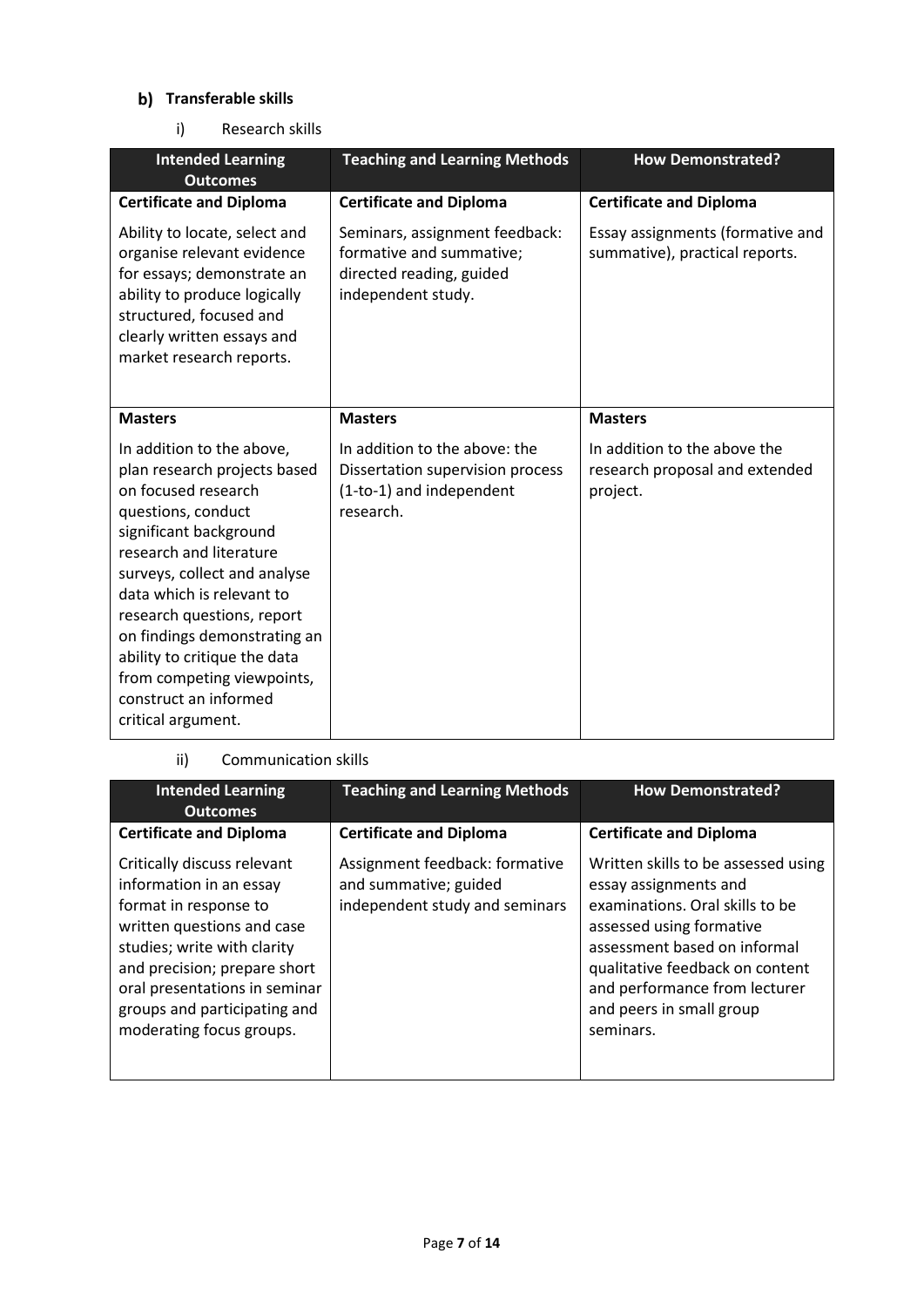| <b>Intended Learning</b><br><b>Outcomes</b>                                                                                       | <b>Teaching and Learning Methods</b>                                                                      | <b>How Demonstrated?</b>                                                   |
|-----------------------------------------------------------------------------------------------------------------------------------|-----------------------------------------------------------------------------------------------------------|----------------------------------------------------------------------------|
| <b>Masters</b>                                                                                                                    | <b>Masters</b>                                                                                            | <b>Masters</b>                                                             |
| In addition to the above,<br>produce a Dissertation that<br>is logically structured and<br>written with clarity and<br>precision. | In addition to the above: the<br>Dissertation supervision process<br>(1-to-1) and independent<br>research | In addition to the above the<br>research proposal and extended<br>project. |

## iii) Data presentation

| <b>Intended Learning</b><br><b>Outcomes</b>                                                                                                                                 | <b>Teaching and Learning Methods</b>                                                                                                                                                 | <b>How Demonstrated?</b>                                                                   |
|-----------------------------------------------------------------------------------------------------------------------------------------------------------------------------|--------------------------------------------------------------------------------------------------------------------------------------------------------------------------------------|--------------------------------------------------------------------------------------------|
| <b>Certificate and Diploma</b>                                                                                                                                              | <b>Certificate and Diploma</b>                                                                                                                                                       | <b>Certificate and Diploma</b>                                                             |
| Ability to synthesise<br>secondary research data into<br>coherent and sustained<br>written arguments, ability to<br>respond to case studies<br>through professional report. | Assignment feedback: formative<br>and summative; guided<br>independent study                                                                                                         | Essay assignments (formative and<br>summative), practical report,<br>written examinations. |
| <b>Masters</b>                                                                                                                                                              | <b>Masters</b>                                                                                                                                                                       | <b>Masters</b>                                                                             |
| Clearly arrange primary<br>research data into thematic<br>analysis and/or statistical<br>data.                                                                              | In addition to the above: the<br>Dissertation supervision process<br>(1-to-1), independent research,<br>seminars designed to support the<br>preparation of the research<br>proposal. | In addition to the above the<br>research proposal and extended<br>project.                 |

## iv) Information technology

| <b>Intended Learning</b><br><b>Outcomes</b>                                                                                                                                                                                                                                                                 | <b>Teaching and Learning Methods</b>                                              | <b>How Demonstrated?</b> |
|-------------------------------------------------------------------------------------------------------------------------------------------------------------------------------------------------------------------------------------------------------------------------------------------------------------|-----------------------------------------------------------------------------------|--------------------------|
| <b>Certificate and Diploma</b>                                                                                                                                                                                                                                                                              | <b>Certificate and Diploma</b>                                                    | Essay assignments.       |
| Ability to retrieve and<br>present information using<br>appropriate information<br>technology, for example<br>bibliographic software and<br>subject specific databases.<br>Ability to employ commercial<br>marketing databases (e.g.<br>GMID & Keynote) to obtain<br>and evaluate marketing<br>information. | Introduction to Quantitative and<br>Qualitative Methods, Blackboard<br>Resources. |                          |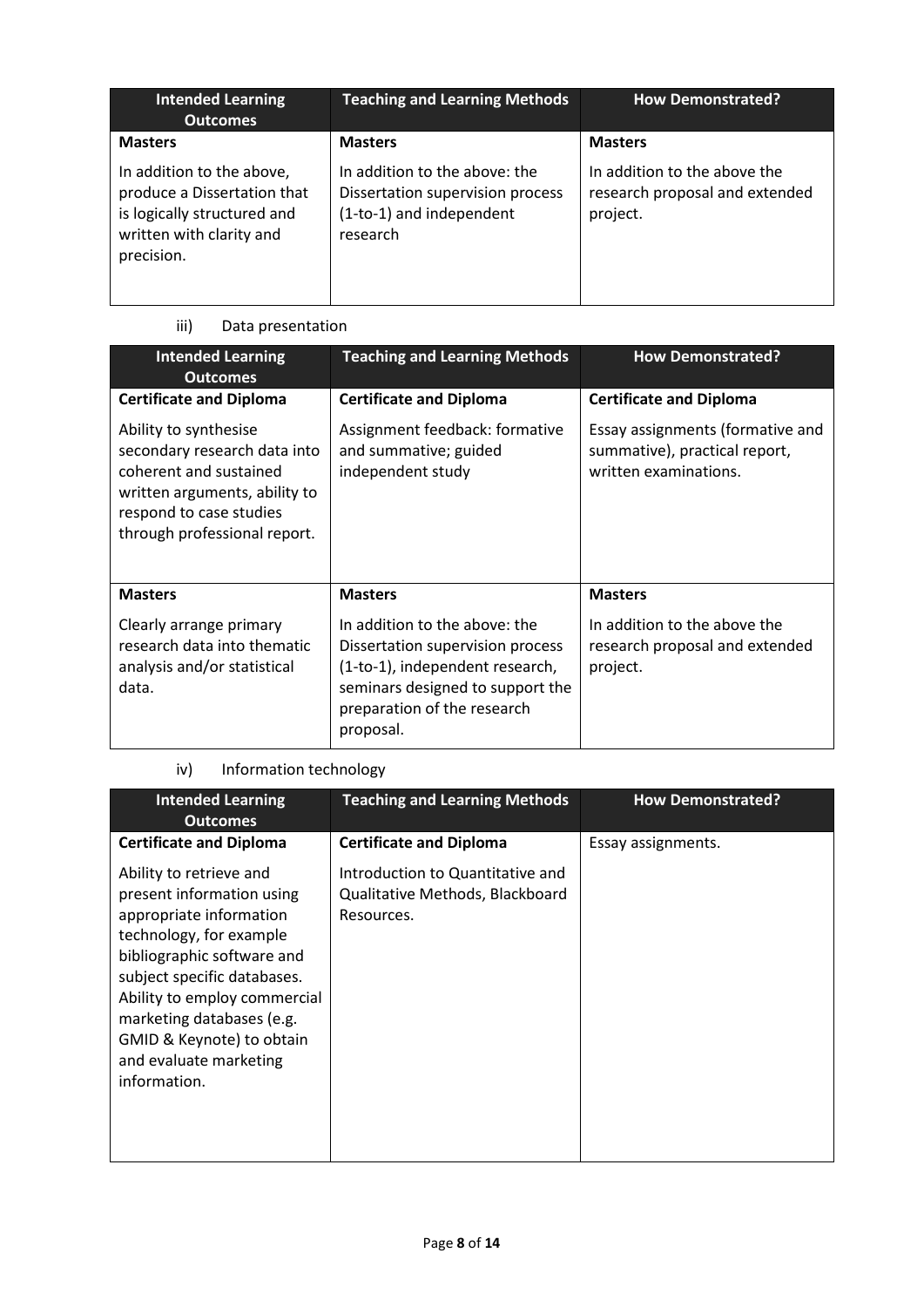| <b>Intended Learning</b><br><b>Outcomes</b>                                                                                          | <b>Teaching and Learning Methods</b>                                                                                                                                                     | <b>How Demonstrated?</b>                        |
|--------------------------------------------------------------------------------------------------------------------------------------|------------------------------------------------------------------------------------------------------------------------------------------------------------------------------------------|-------------------------------------------------|
| <b>Masters</b>                                                                                                                       | <b>Masters</b>                                                                                                                                                                           | <b>Masters</b>                                  |
| In addition to the above to<br>use, if necessary, data<br>analysis software that is<br>relevant to their Dissertation<br>(e.g. SPSS) | In addition to the above: the<br>Dissertation supervision process<br>(1-to-1), independent research,<br>and seminars designed to<br>support the preparation of the<br>research proposal. | Essay assignments, and the<br>extended project. |

## v) Problem solving

| <b>Intended Learning</b><br><b>Outcomes</b>                                                                                                                                                                                                                                                                                                                                                            | <b>Teaching and Learning Methods</b>                                                                                                            | <b>How Demonstrated?</b>                                                                                               |
|--------------------------------------------------------------------------------------------------------------------------------------------------------------------------------------------------------------------------------------------------------------------------------------------------------------------------------------------------------------------------------------------------------|-------------------------------------------------------------------------------------------------------------------------------------------------|------------------------------------------------------------------------------------------------------------------------|
| Certificate, Diploma and<br><b>Masters</b><br>Ability to identify,<br>investigate, analyse,<br>formulate and advocate<br>solutions to problems. Ability<br>to identify problems and<br>opportunities faced by<br>organisations using case<br>studies. Analysis should lead<br>to the proposal of<br>sustainable actions that help<br>resolve problems and to<br>capitalise on latent<br>opportunities. | Research methods seminars and<br>independent research,<br>particularly that supported by<br>Dissertation supervision.<br>Marketing case studies | Practical report, Essay<br>assignments, independent<br>research, particularly that leading<br>to the extended project. |

vi) Working relationships

| <b>Intended Learning</b><br><b>Outcomes</b>                                                                                   | <b>Teaching and Learning Methods</b>                                                                                                                                                                                                  | <b>How Demonstrated?</b>                                                                                                |  |
|-------------------------------------------------------------------------------------------------------------------------------|---------------------------------------------------------------------------------------------------------------------------------------------------------------------------------------------------------------------------------------|-------------------------------------------------------------------------------------------------------------------------|--|
| <b>Certificate and Diploma</b>                                                                                                | <b>Certificate and Diploma</b>                                                                                                                                                                                                        | <b>Certificate and Diploma</b>                                                                                          |  |
| Ability to work<br>collaboratively as part of a<br>team; ability to contribute<br>and comment on ideas in<br>learning groups. | Participation in seminar activities<br>such as moderating and<br>participating in a focus groups;<br>group problem solving through<br>marketing case studies as well as<br>preparation of short<br>presentations.                     | Formative assessment based on<br>informal qualitative feedback on<br>content and performance from<br>teacher and peers. |  |
| <b>Masters</b>                                                                                                                | <b>Masters</b>                                                                                                                                                                                                                        | <b>Masters</b>                                                                                                          |  |
| Knowing how and when to<br>draw on the knowledge and<br>expertise of others.                                                  | In addition to the above: the<br>establishment of a working<br>relationship with the Dissertation<br>supervisor (or the resolution of<br>any problems through<br>consultation with the Module<br>Leader and the Programme<br>Leader). | In addition to the above, the<br>extended project                                                                       |  |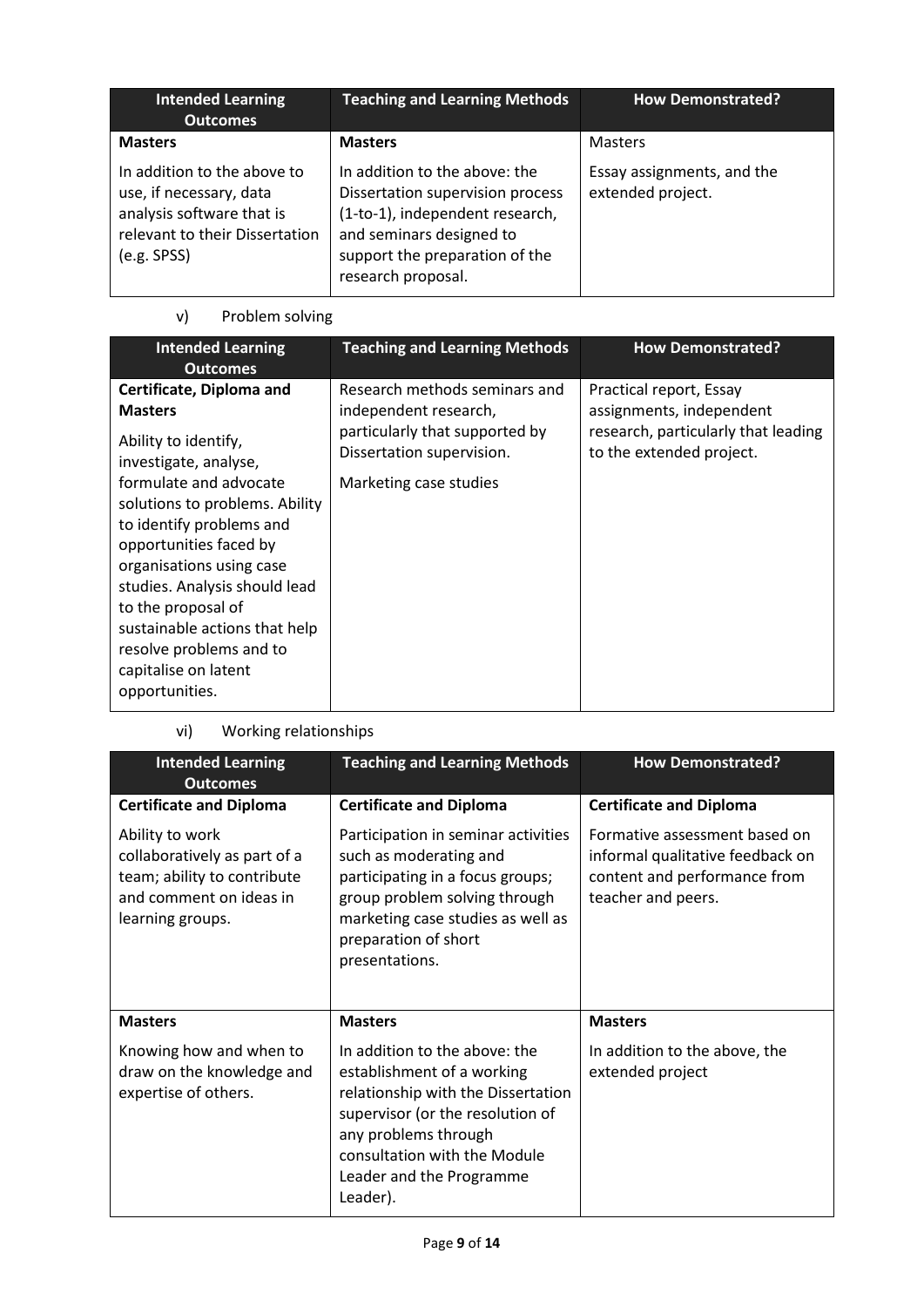vii) Managing learning

| <b>Intended Learning</b><br><b>Outcomes</b>                                                                                                                                                                                                                           | <b>Teaching and Learning Methods</b>                                                                                                                      | <b>How Demonstrated?</b>                   |  |
|-----------------------------------------------------------------------------------------------------------------------------------------------------------------------------------------------------------------------------------------------------------------------|-----------------------------------------------------------------------------------------------------------------------------------------------------------|--------------------------------------------|--|
| <b>Certificate and Diploma</b>                                                                                                                                                                                                                                        | <b>Certificate and Diploma</b>                                                                                                                            | <b>Certificate and Diploma</b>             |  |
| Management of an extensive<br>literature and familiarisation<br>with subject-relevant<br>debates and concepts. To<br>manage guided independent<br>study to ensure the<br>completion of assessment<br>tasks and successfully<br>manage the related study<br>work-load. | Seminars in Principles of<br>Marketing; seminars; guided<br>independent study, self-<br>reflection on assignment<br>feedback; formative and<br>summative. | Essay Assignments; written<br>examinations |  |
| <b>Masters</b>                                                                                                                                                                                                                                                        | <b>Masters</b>                                                                                                                                            | <b>Masters</b>                             |  |
| In addition to the above:<br>Identify a credible research<br>project; construct a feasible<br>research timetable; carry out<br>independent research.                                                                                                                  | In addition to the above: the<br>Dissertation supervision process<br>$(1-to-1).$                                                                          | Research proposal and extended<br>project  |  |

## viii) Career management

| <b>Intended Learning</b><br><b>Outcomes</b>                                                                                                                                | <b>Teaching and Learning Methods</b>                                                                                                                                                                | <b>How Demonstrated?</b>       |  |
|----------------------------------------------------------------------------------------------------------------------------------------------------------------------------|-----------------------------------------------------------------------------------------------------------------------------------------------------------------------------------------------------|--------------------------------|--|
| <b>Certificate and Diploma</b>                                                                                                                                             | <b>Certificate and Diploma</b>                                                                                                                                                                      | <b>Certificate and Diploma</b> |  |
| Ability to take charge of<br>progress and development;<br>to reflect on strengths and<br>limitations, interests,<br>motivation and skills;<br>recognition of achievements. | Personal Tutor system; self-<br>reflection on assignment<br>feedback; guest lecture/s from<br>alumni and marketing<br>professionals, Continuing<br><b>Professional Development</b><br>opportunities | Personal Development Planning  |  |
| <b>Masters</b>                                                                                                                                                             | <b>Masters</b>                                                                                                                                                                                      | <b>Masters</b>                 |  |
| In addition to the above: if<br>appropriate, to research an<br>area which may be relevant<br>to the student's career<br>preferences                                        | In addition to the above; the<br>Dissertation supervision process                                                                                                                                   | The extended project           |  |

### **10. Special features**

### **11. Special features**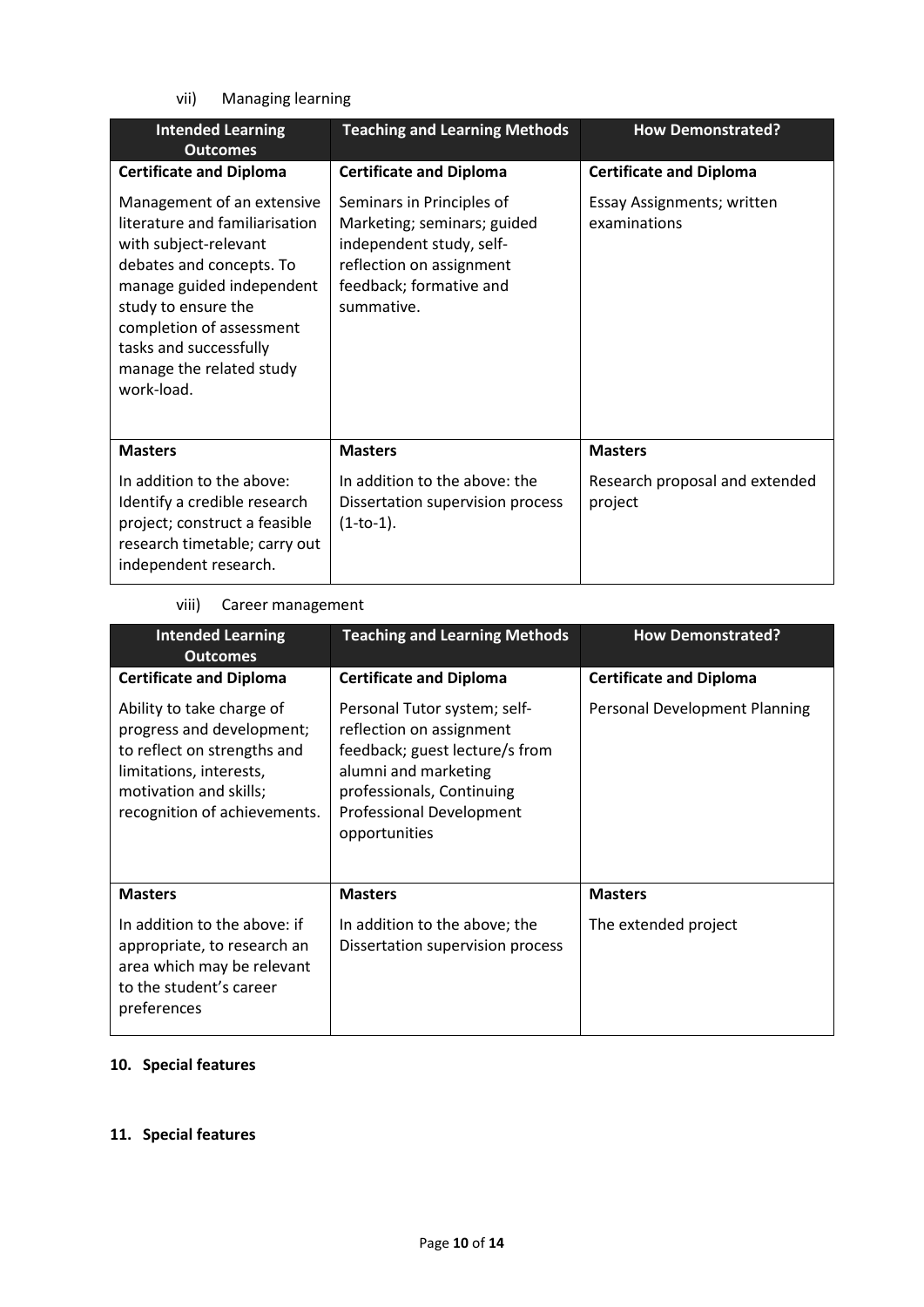### **12. Indicators of programme quality**

The quality of all ULSB programmes is the responsibility of the School's Learning and Teaching Committee. The School use a variety of indicators to maintain oversight of programme quality including:

- External Examiner Reports
- Internally Administered Student Satisfaction Feedback
- Student Attainment Data
- Peer Enhancement of Learning and Teaching Process and Reporting
- Panel of Examiners

All programmes are reviewed formally through the University administered processes of:

- Periodic Development Review
- Programme Level Annual Development Review
- Curriculum Planning

### **13. Criteria for award and classification**

This programme follows the standard scheme of taught postgraduate award and classification set out i[n Senate Regulations](http://www.le.ac.uk/senate-regulations) – see the version of *Senate Regulation 6 governing taught postgraduate programmes of study* relevant to year of entry.

#### **14. Progression points**

As defined i[n Senate Regulations](http://www.le.ac.uk/senate-regulation6) - refer to the version of *Senate Regulation 6 governing taught postgraduate programmes of study* relevant to year of entry.

The following additional progression requirements for this programme have been approved:

Distance learning students are required to demonstrate satisfactory progress on their programme of study by a series of progression points as follows: *Progression point 1*

This progression point corresponds to the progression from the Postgraduate Certificate level modules to the Postgraduate Diploma level modules. A student's progress will be reviewed at the completion of the four Postgraduate Certificate level modules. Students are given an opportunity to resubmit in the session following receipt of module results. For those who do not resubmit, a period of academic suspense may be recommended based on the progression rules below.

### *Progression point 2*

This progression point corresponds to the progression from the Postgraduate Diploma level modules to the extended project. A student's progress will be reviewed at the completion of the taught component of the programme.

### *Progression point 3*

This progression point corresponds to the progression from Part 1 of the Dissertation to Part 2 of the extended project.

The extented project comprises of two parts. Part 1 consists of the research methods training and culminates in the submission of the Dissertation proposal for the Research Ethics Approval. Part 2 entails the Dissertation itself and culminates in the submission of the extended project. Students are not allowed to progress to Part 2 of the Dissertation until they have received a written permission from the School to do so. The permission is given on obtaining the Research Ethics Approval.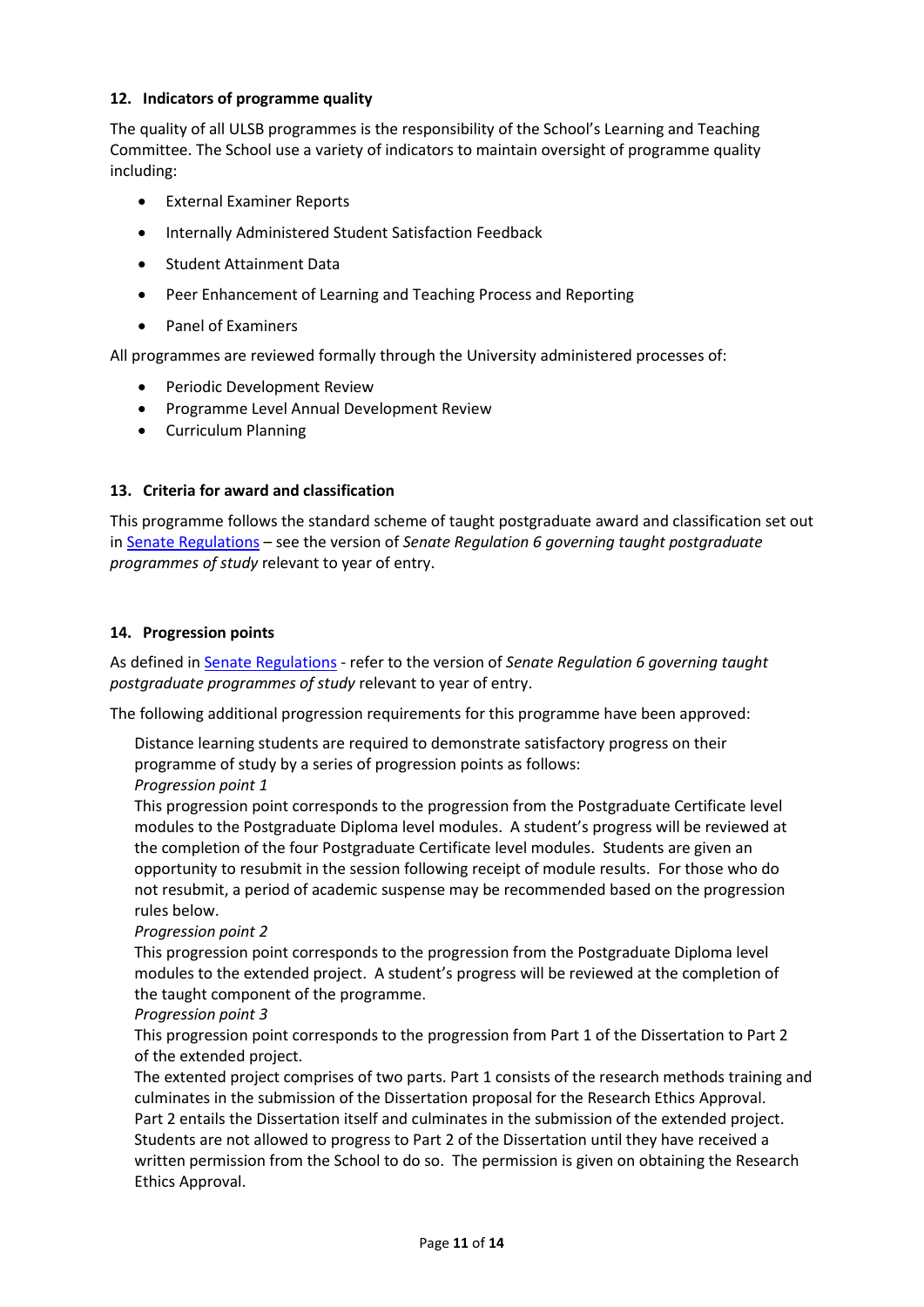The student must commence the Dissertation at least eight months prior to the end of the registration period.

In cases where a student has failed to meet a requirement to progress he or she will be required to withdraw from the course and a recommendation will be made to the Board of Examiners for an intermediate/exit award where appropriate.

### **15. Rules relating to re-sits or re-submissions**

As defined i[n Senate Regulations](http://www.le.ac.uk/senate-regulation6) - refer to the version of *Senate Regulation 6 governing taught postgraduate programmes of study* relevant to year of entry.

### **16. External Examiners reports**

The details of the External Examiner(s) for this programme and the most recent External Examiners' reports for this programme can be found at **exampapers@Leicester** [log-in required]

**17. Additional features** (e.g. timetable for admissions)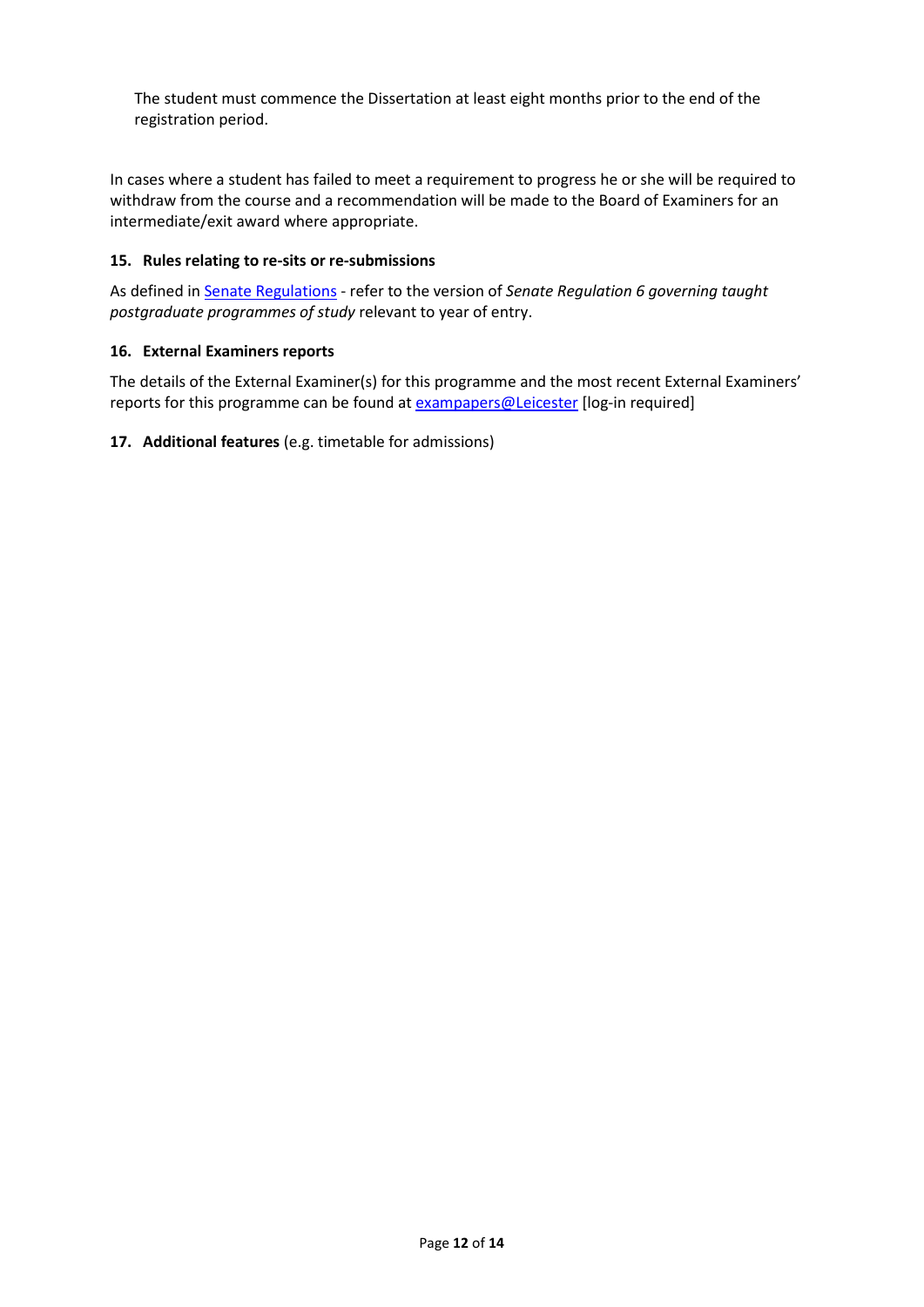

# **Programme Specification (Postgraduate) FOR ENTRY YEAR: 2022/23**

**Date created:** 22/02/2022 **Last amended:** Click or tap to enter a date. **Version no.** 1

### **Appendix 1: Programme structure (programme regulations)**

The University regularly reviews its programmes and modules to ensure that they reflect the current status of the discipline and offer the best learning experience to students. On occasion, it may be necessary to alter particular aspects of a course or module.

ΜSc Marketing

### **Credit breakdown**

| <b>Status</b>                        | <b>Year long</b> | Semester 1 | Semester 2 | <b>Other delivery</b><br>period |
|--------------------------------------|------------------|------------|------------|---------------------------------|
| Core taught                          | n/a              | 60 credits | 60 credits | n/a                             |
| Optional                             | n/a              | n/a        | n/a        | n/a                             |
| Module including<br>Extended project | n/a              | n/a        | n/a        | 60 credits                      |

**Level 7/Year 1 Choose an item.**

### Core modules

### Core modules

| Delivery period | Code          | <b>Title</b>                          | <b>Credits</b> |
|-----------------|---------------|---------------------------------------|----------------|
| Semester 1      | <b>MNXXXX</b> | Principles of Marketing               | 30 credits     |
| Semester 1      | <b>MNXXXX</b> | Consumers, Brands and Communications  | 30 credits     |
| Semester 2      | <b>MNXXXX</b> | <b>Research Methods for Marketing</b> | 30 credits     |
| Semester 2      | <b>MNXXXX</b> | Marketing Strategy and Innovation     | 30 credits     |